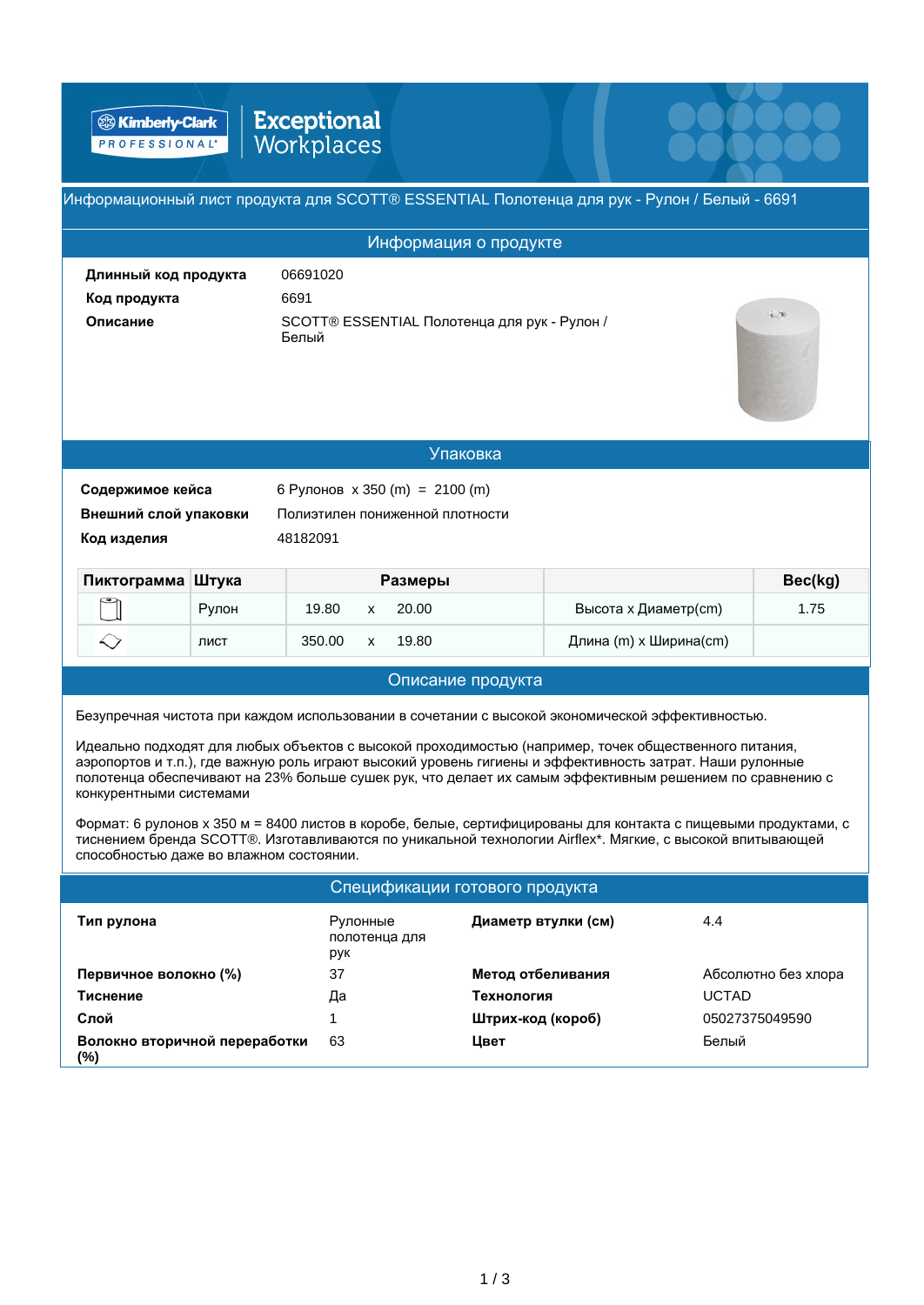## Стандартизированные условия научно-исследовательских работ Нормативы для товаров, контактирующих с пищевыми продуктами Этот продукт имеет допуск для контакта с пищевыми продуктами и соответствуют Правилам (ЕС) № 1935/2004. Перчатки из нитрильного каучука соответствуют Правилам (ЕС) № 10/2011 и немецкой Рекомендации BfR No. XXI. Бумажные изделия соответствуют немецкой Рекомендации BfR No. XXXVI. **Технология AIRFLEX**\* Технология сжатия [Kimberly-Clark PROFESSIONAL \\*](https://www.akgn.ru/brand/Kimberly-clark/) использует новую технологию сжатия воздуха [AIRFLEX\\*](https://www.akgn.ru/airflex/), чтобы вмещать до 18% больше бумажных полотенец для рук в каждый кейс, имея в результате ряд коммерческих и экологических выгод. Эта технология применяется в производстве продуктов [KLEENEX\\*](https://www.akgn.ru/brand/Kleenex/) и полотенец для рук SCOTT\*. Полотенца, производенные по технологии [AIRFLEX\\*,](https://www.akgn.ru/airflex/) обладают улучшенной впитывающей способностью, что способствует повышению уровня гигиены и комфорта. Наряду с этим, данная технология производства позволяет получить дополнительные преимущества: экологичность повышенная плотность упаковки сокращает количество транспорта, необходимого для поставки, и снижает уровень вредных выбросов в атмосферу; компактность хранения · конечным клиентам понадобится меньше складского пространства для хранения продукции; экономичность благодаря большему количеству расходного материала в упаковке, дозаправку диспенсера требуется осуществлять реже. Торговля Регламент (ЕС) № 66/2010 **Европейского парламента** European Ecolabel - Европейская система Ecolable поощряет предприятия на рынке продуктов и услуг, которые заботятся об окружающей среде. Только продукты, которые отвечают строгим экологическим стандартам имеют право использовать аккредитацию Ecolabel. Данный продукт имеет сертификат европейской системы Ecolabel. Это ваша гарантия экологически ответственного производства на каждом этапе жизненного **ISO 14001** Данный сертификат выдвигает экологические требования к системам управления компаний, поддерживающих концепцию ответственного управления ресурсами. **ISO 9001** Данный сертификат выдвигает требования к системам управления качества. На сегодняшний день этот стандарт прочно утвердился в качестве сертификата, наиболее распространенного на международном уровне. Он подтверждает соответствие требованиям качества и способствует повышению удовлетворенности клиентов в взамоотношениях между клиентом и поставщиком. Международные Стандарты и Символы **Единица продажи сливное и несколько Кейс** и сливное высоко в Вес нетто сливно 10.392 **Ɇɚɤɫɢɦɚɥɶɧɵɣɜɟɫ ɊɚɡɦɟɪɵɤɟɣɫɚȾxɒxȼ** 11.64 60 x 40 x 19.8 **cm)** Полная паллета и пантитальная антитака Упаковка **てипы паллет и дхШхВ (m) и в Кейсов в слое Слоев в паллете Количество кейсов** в паллете

E3 1.20 x 0.80 x 1.93  $\vert$  4 9 9 36